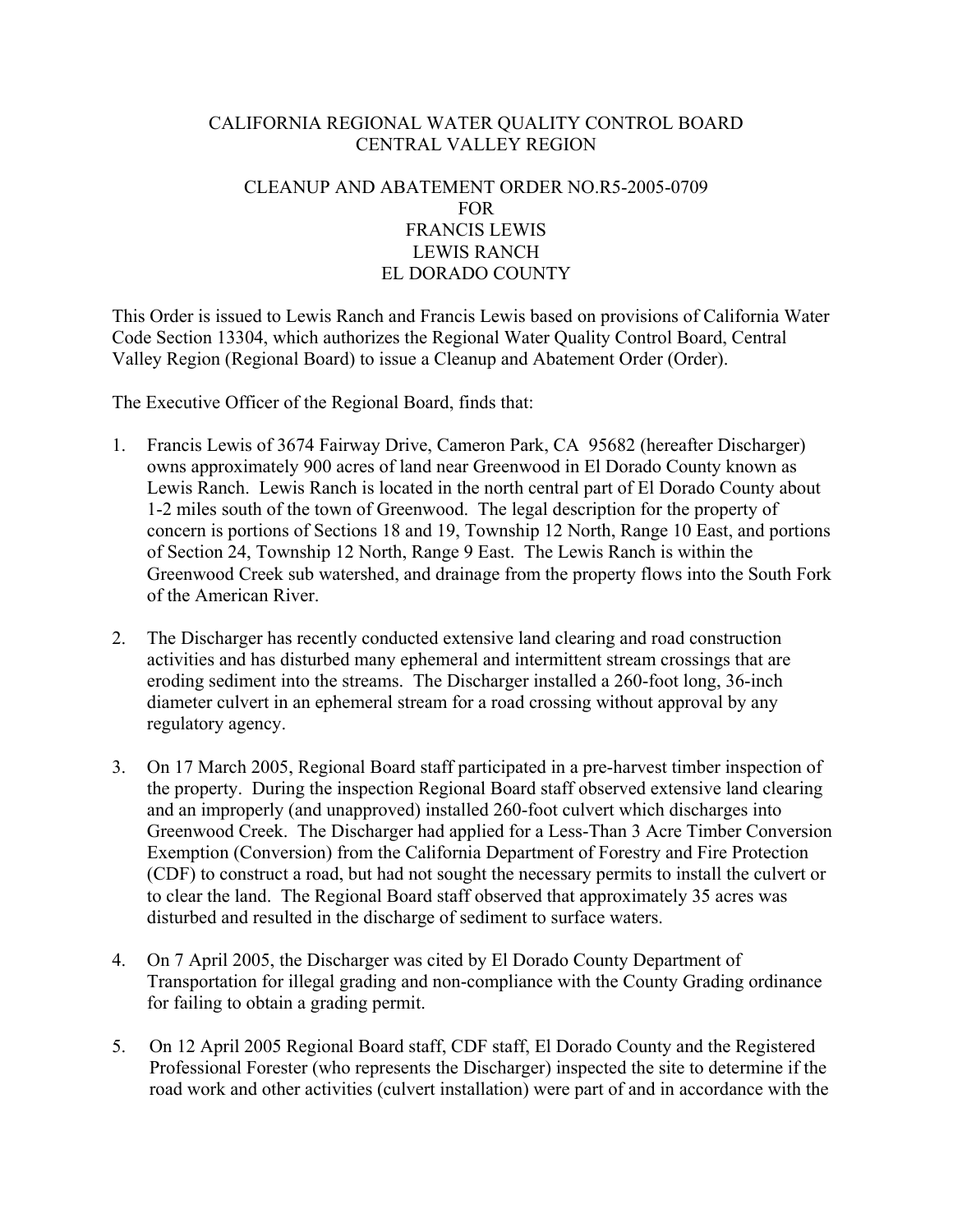## CLEANUP AND ABATEMENT ORDER NO. R5-2005-0709 2 FRANCIS LEWIS EL DORADO COUNTY

Conversion. It was determined that the Discharger had operated outside of the scope of the Conversion. There were approximately 35-acres of soil disturbance, and in many areas, the disturbance had caused sediment to be discharged to waters of the State. The Discharger, through this activity, has caused waste to be discharged where it has caused a condition of pollution by increasing levels of sediment, settleable and suspended material, and turbidity. Continued erosion and sloughing of materials from the disturbed areas continues to threaten water quality.

- 6. On 14 April 2005 the Discharger and his Licensed Timber Operator (LTO), Jeff Shurtz dba MacGyver Logging were issued a Notice of Violation of Forest Practice Laws by CDF. The Discharger and LTO exceeded the three (3) acre maximum of a Minor Conversion Permit and caused soil from road construction and road fill to be discharged to a Class I watercourse. The Discharger through the LTO was required to mitigate soil discharged from road construction and road fill to surface waters by the installation of erosion control structures at road crossings and on the road.
- 7. On 22 April 2005, Regional Board staff and California Department of Fish & Game (DFG) staff inspected the site to assess DFG's role in the stream clean up. During the inspection, staff observed that a temporary steel plate stream crossing had been installed at the entrance to the property off Greenwood Road. A second stream location on the property had been disturbed, and sediment had been removed from the flowing stream and placed on the bank. The second stream crossing was the location staff was seeking DFG input with regard to possible clean up activities. Mr. Jeff Shurtz, the Dischargers LTO, was on-site installing erosion protection measures on the road as directed by CDF. Mr. Shurtz informed DFG and Regional Board staff that a crew had been in the creek the previous day, hand shoveling sediment and placing it on the bank. The Discharger did not have the necessary Streambed Alteration Agreement from DFG in order to work within a flowing stream.
- 8. The *Water Quality Control Plan for the Sacramento River and San Joaquin River Basins, Fourth Edition*, (hereafter Basin Plan) designates beneficial uses, establishes water quality objectives, contains implementation programs for achieving objectives, and incorporates by reference, plans and policies adopted by the State Water Resources Control Board. Greenwood Creek is a tributary to the American River, which is tributary to the Sacramento River. The beneficial uses for Greenwood Creek are: municipal and domestic supply; agriculture; recreation; freshwater habitat; warm water spawning; and wildlife habitat.
- 9. The Basin Plan lists specific water quality objectives for inland surface waters. These objectives include numeric and narrative objectives for sediment, settleable and suspended material, and turbidity. Based on staff observations, the Discharger's excavation and construction activities have resulted in the discharge of waste, e.g. sediment, into surface waters and surface water drainage courses and the placement of waste in areas where it threatens to discharge into surface water drainage courses during subsequent storm events. The discharge of waste to surface waters has created a condition of pollution. It threatens to continue to create a condition of pollution or nuisance because the earthen materials are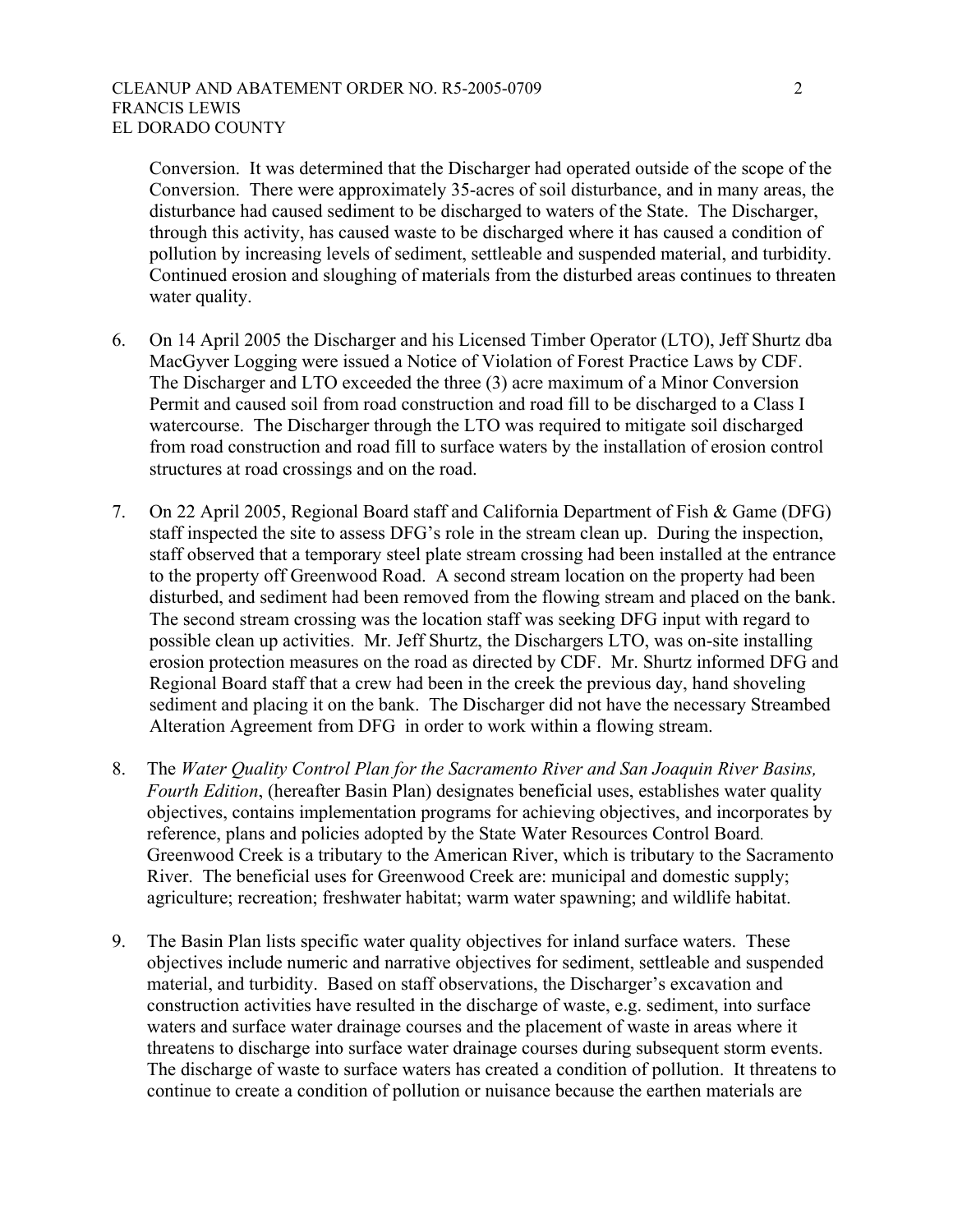likely to be transported in storm water during the rainy season to downstream receiving waters, increasing levels of sediment, settleable and suspended material, and turbidity.

- 10. This Order requires the Discharger to clean up the waste or abate the effects of the discharges of waste to assure that waste, including sediment and earthen materials, does not enter waters of the state and impact beneficial uses of such waters.
- 11. Section 13304(a) of the California Water Code provides that:

"Any person who has discharged or discharges waste into waters of this state in violation of any waste discharge requirement or other order or prohibition issued by a regional board or the state board, or who has caused or permitted, causes or permits, or threatens to cause or permit any waste to be discharged or deposited where it is, or probably will be, discharged into the waters of the state and creates, or threatens to create, a condition of pollution or nuisance, shall upon order of the regional board, clean up the waste or abate the effects of the waste, or, in the case of threatened pollution or nuisance, take other necessary remedial action, including, but limited to, overseeing cleanup and abatement efforts…. Upon failure of any person to comply with the cleanup or abatement order, the Attorney General, at the request of the board, shall petition the superior court for that county for the issuance of an injunction requiring the person to comply with the order. In the suit, the court shall have jurisdiction to grant a prohibitory or mandatory injunction, either preliminary or permanent, as the fact may warrant."

12. Section 13304(c)(1) of the California Water Code provides that:

"If the waste is cleaned up or the effects of the waste are abated, or, in the case of threatened pollution or nuisance, other necessary remedial action is taken by any governmental agency, the person or persons who discharged the waste, discharges the waste, or threatened to cause or permit the discharge of waste within the meaning of subdivision (a), are liable to that governmental agency to the extent of the reasonable costs actually incurred in cleaning up the waste, abating the effects of the waste, supervising cleanup or abatement activities, or taking other remedial action. The amount of the costs is recoverable in a civil action by, and paid to, the governmental agency and state board to the extent of the latter's contribution to the cleanup costs from the State Water Pollution Cleanup and Abatement Account or other available funds."

## 13. Section 13267(b)(1) of the California Water Code provides that:

"In conducting an investigation specified in subdivision (a), the regional board may require that any person who has discharged, discharges, or is suspected of having discharged or discharging, or who proposes to discharge waste within its region, or any citizen or domiciliary, or political agency or entity of this state who has discharged, discharges, or is suspected of having discharged or discharging, or who proposes to discharge waste outside of its region that could affect the quality of waters of the state within its region shall furnish, under penalty of perjury, technical or monitoring program reports which the regional board requires. The burden, including costs, of these reports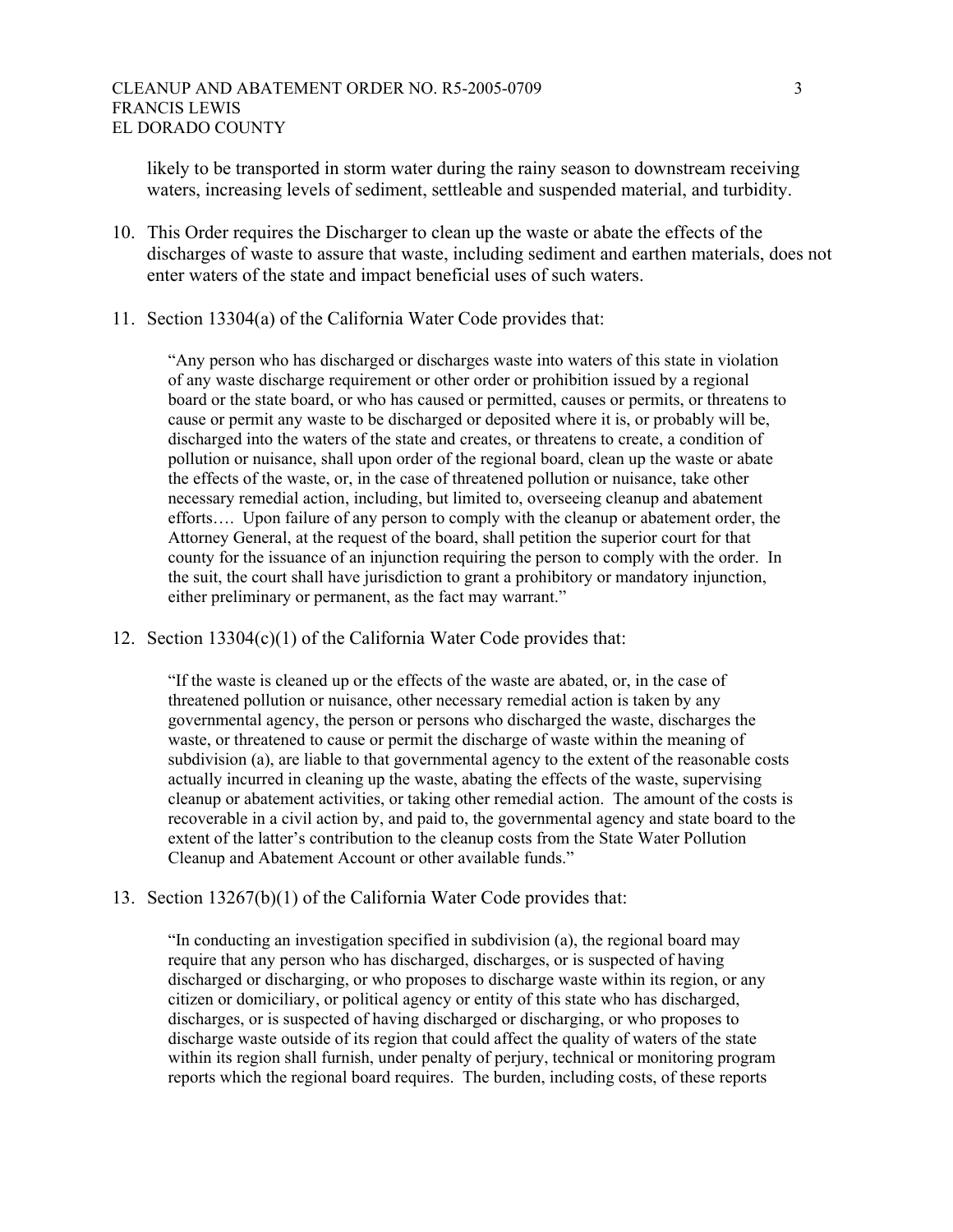shall bear a reasonable relationship to the need for the report and the benefits to be obtained from the reports."

- 14. The technical reports required by this Order are necessary to assure compliance with this Order and to protect the waters of the State. The technical reports are necessary to demonstrate that appropriate methods will be used to clean up waste discharged to surface waters and to ensure that cleanup complies with Basin Plan requirements.
- 15. The issuance of this Order is an enforcement action taken by a regulatory agency and is exempt from the provisions of the California Environmental Quality Act, pursuant to Section 15321(a)(2), Title 14, California Code of Regulations.
- 16. Any person adversely affected by this action of the Regional Board may petition the State Water Resources Control Board (State Board) to review the action. The petition must be received by the State Board within 30 days of the date of this Order. Copies of the law and regulations applicable to filing petitions may be found on the Internet at [www.swrcb.ca.gov/rwqcb5](http://www.swrcb.ca.gov/rwqcb5) or will be provided upon request.

**IT IS HEREBY ORDERED THAT**, pursuant to Sections 13267 and 13304 of the California Water Code, Francis Lewis shall:

- 1. Clean up, forthwith, the waste, including earthen materials, that has been discharged or placed into surface waters or surface water drainages or where such waste could reasonably be expected to pass into surface waters including the previously identified unnamed drainage tributaries to Greenwood Creek. The cleanup activities must be conducted in accordance with State Water Resources Control Board Resolution 92-49, the Department of Fish and Game regulations and guidelines, and El Dorado County's ordinances. Abate, forthwith, conditions that could cause such waste to continue to be discharged to waters of the state.
- 2. Compliance with No. 1 above shall include, but not necessarily be limited to, the following measures:
	- (a) Stabilize all disturbed areas with proper erosion and sediment controls. Restore all disturbed streams and drainage courses.
	- (b) Comply with all CDF mitigation measures within the area covered by the Conversion.
	- (c) **By 31 May 2005** submit a Sediment and Erosion Control Plan prepared by or under the direction of a Registered Civil Engineer, a Certified Professional in Erosion and Sediment Control, or other professional experienced and knowledgeable in sediment and erosion control for disturbed areas outside of the Less than Three (3) Acre Maximum Conversion Exemption. The Sediment and Erosion Control Plan must include: (1) an assessment of the adequacy of erosion and sediment controls on the entire 35-acre disturbed site; (2) a detailed list of recommended erosion and sediment control